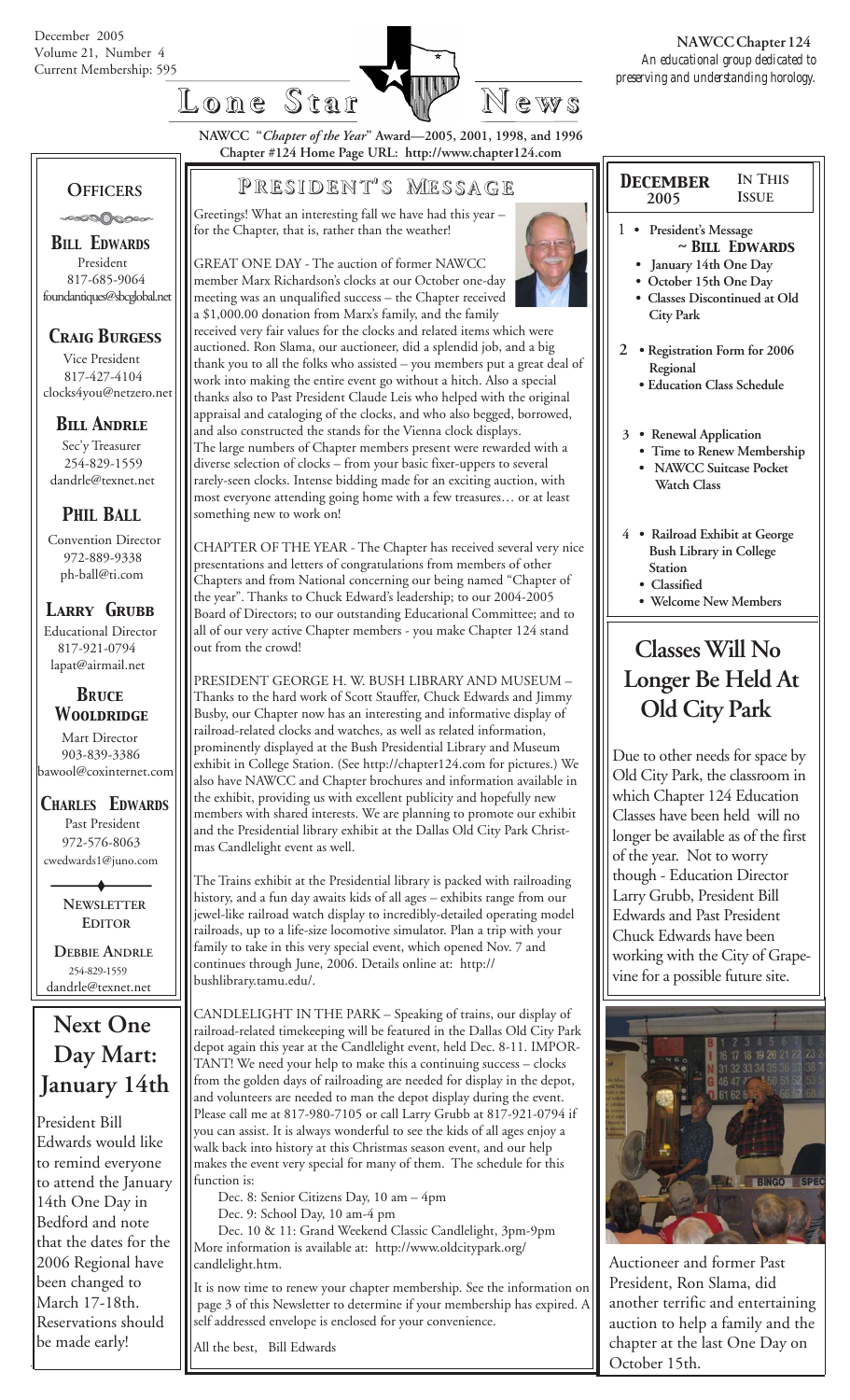|                                                    | Friday March 17 <sup>th</sup> and Saturday March 18 <sup>th</sup><br><b>Mesquite Convention Center</b><br>1700 Rodeo Drive, Mesquite, Texas                                                                                                                                                                                                                                                                                                                                                                                                                                                                                                                                                                                                                                                                                                                           |                                                                                                                           |                                                                                                                                                                                                                                                                                                                                                                                                                                                         |
|----------------------------------------------------|-----------------------------------------------------------------------------------------------------------------------------------------------------------------------------------------------------------------------------------------------------------------------------------------------------------------------------------------------------------------------------------------------------------------------------------------------------------------------------------------------------------------------------------------------------------------------------------------------------------------------------------------------------------------------------------------------------------------------------------------------------------------------------------------------------------------------------------------------------------------------|---------------------------------------------------------------------------------------------------------------------------|---------------------------------------------------------------------------------------------------------------------------------------------------------------------------------------------------------------------------------------------------------------------------------------------------------------------------------------------------------------------------------------------------------------------------------------------------------|
|                                                    | <b>Hosted by Lone Star Chapter #124</b><br>Co-Hosted by:<br><b>Southwestern Chapter #15</b><br><b>Five State Collectors Chapter #80</b><br>San Jacinto Chapter #139<br><b>Regional Highlights: Biggest Mart in TEXAS (30K Sq Ft),</b><br>guest speaker T om Grimshaw pre senting "Overview of the<br>History of American Clocks & Watch Manufacture",<br>Workshops, Full 8'x 2_' Mart Tables, 24 Hour Professional<br>Security, Free RV Parking, NO hookups. Same Fees as 2005!<br>Lots of Silent Auctions and an Appraisal Fair!<br><b>Mesquite Hotel/Motels:</b>                                                                                                                                                                                                                                                                                                    |                                                                                                                           | <b>Regional Agenda</b><br>Friday March 17, 2006<br>8:00Unloading and Setup<br>Pre-Registration badge allows setup prior to registration<br>8:00Registration<br>10:00Mart and Exhibits Open<br>7:00Mart and Exhibits Close<br><b>Saturday March 18, 2006</b><br>7:00Breakfast - (Pre-registration Only)<br>8:00Registration<br>8:30Mart and Exhibits Opens<br>3:00Mart and Exhibits Closes<br>3:30SECURITY ENDS<br><b>NOTE: New extended Mart Hours!</b> |
|                                                    | <b>Mention NAWCC for Special Rates!</b><br>* Hampton Inn (on site)-- 1-800-HAMPTON (special rate by Feb 20) \$75 sing le<br>or double, & \$105 suite, CALL BEFORE FEB 20! (mention NAWCC for rate)<br>* Holiday Inn Express---------1(972) 288-9900 (no special rate) 0.2 miles away<br>* Super 8 Motel - - - - - - - 1(972) 289-5481 (no special rate) 0.4 miles away<br>* Spanish Trails Inn - - - - - 1(972) 226-9800 (no special rate) 0.8 miles away<br>* Marriott/Courtyard - - - - - 1(972) 681-3300 (no special rate) 4.0 miles away                                                                                                                                                                                                                                                                                                                          |                                                                                                                           | For more information check our website<br>www.chapter 124.com                                                                                                                                                                                                                                                                                                                                                                                           |
|                                                    | Registration \$25 at the door<br>For more information call Bill Edwards at 214-741-5533 or email at ph-ball@comcast.net<br>Tables Reserved by Groups must be received in one envelope. All Pre-Registration received by March $2nd$ , 2006 will be confirmed by mail and Refunds<br>will be granted up to March 16 <sup>th</sup> ! Tables must be set-up and displayed in the Mart. Only Horological items may be Bought/Sold in Mart No Pets allowed in<br>Mart except for guide dogs with visually impaired persons. Only Members of NAWCC, their spouse and their children under 18 will be admitted to the Mart.<br>NAWCC Members and Officers are not responsible for any loss, damage, injury or tort during this Regional.<br><b>NAWCC Regional Convention Rules will govern.</b><br>(PLEASE BLOCK PRINT ALL ENTRIES. FOR ADDITIONAL SPACE USE SEPARATE SHEET) |                                                                                                                           |                                                                                                                                                                                                                                                                                                                                                                                                                                                         |
|                                                    |                                                                                                                                                                                                                                                                                                                                                                                                                                                                                                                                                                                                                                                                                                                                                                                                                                                                       |                                                                                                                           |                                                                                                                                                                                                                                                                                                                                                                                                                                                         |
|                                                    |                                                                                                                                                                                                                                                                                                                                                                                                                                                                                                                                                                                                                                                                                                                                                                                                                                                                       |                                                                                                                           |                                                                                                                                                                                                                                                                                                                                                                                                                                                         |
|                                                    |                                                                                                                                                                                                                                                                                                                                                                                                                                                                                                                                                                                                                                                                                                                                                                                                                                                                       |                                                                                                                           |                                                                                                                                                                                                                                                                                                                                                                                                                                                         |
|                                                    |                                                                                                                                                                                                                                                                                                                                                                                                                                                                                                                                                                                                                                                                                                                                                                                                                                                                       |                                                                                                                           |                                                                                                                                                                                                                                                                                                                                                                                                                                                         |
| (Include Member, Spouse and Children)              | Mart Admission for NAWCC Members or Spouse for Pre-Registration - - - - - 2000 00 00 2000 00 2000 00 2000 2000<br>Mart Admission for Members Children under age 18 admitted free - - - - - - - - - - - - FREE - 00.00<br>Mart Table Registration (30 x 96) 8 foot long table - - - - - - - - - - - - - - - - @ \$35.00 ea ________<br>Saturday Breakfast (Pre-Registration Only) - - - - - - - - - - - - - -<br><b>Check No:</b>                                                                                                                                                                                                                                                                                                                                                                                                                                      | QUANTITY PRICE<br>$\frac{1}{2}$ and $\frac{1}{2}$ and $\frac{1}{2}$ and $\frac{1}{2}$ and $\frac{1}{2}$ and $\frac{1}{2}$ | TOTAL<br>$Total =$                                                                                                                                                                                                                                                                                                                                                                                                                                      |
|                                                    | Payment in US Currency or Check Only                                                                                                                                                                                                                                                                                                                                                                                                                                                                                                                                                                                                                                                                                                                                                                                                                                  |                                                                                                                           |                                                                                                                                                                                                                                                                                                                                                                                                                                                         |
|                                                    | Make Checks Payable to "LONE STAR CHAPTER 124" : Mail to Phil Ball; 923 Berkeley Place, Richardson, TX 75081.                                                                                                                                                                                                                                                                                                                                                                                                                                                                                                                                                                                                                                                                                                                                                         |                                                                                                                           |                                                                                                                                                                                                                                                                                                                                                                                                                                                         |
|                                                    | <b>UPCOMING EDUCATION CLASSES</b>                                                                                                                                                                                                                                                                                                                                                                                                                                                                                                                                                                                                                                                                                                                                                                                                                                     |                                                                                                                           |                                                                                                                                                                                                                                                                                                                                                                                                                                                         |
|                                                    | Check Chapter 124 Website @ www. chapter124.com for Any Changes or Updates                                                                                                                                                                                                                                                                                                                                                                                                                                                                                                                                                                                                                                                                                                                                                                                            |                                                                                                                           |                                                                                                                                                                                                                                                                                                                                                                                                                                                         |
| <b>CLASS</b>                                       | <b>DATE</b>                                                                                                                                                                                                                                                                                                                                                                                                                                                                                                                                                                                                                                                                                                                                                                                                                                                           | <b>COST</b>                                                                                                               | <b>INSTRUCTOR</b>                                                                                                                                                                                                                                                                                                                                                                                                                                       |
|                                                    | February 4 & 5th, 9:00-5:00                                                                                                                                                                                                                                                                                                                                                                                                                                                                                                                                                                                                                                                                                                                                                                                                                                           | \$100.00                                                                                                                  |                                                                                                                                                                                                                                                                                                                                                                                                                                                         |
| Clock Repair 100<br>directions, call 817/980-7105. | The location will be at 1225 N. Inustrial Blvd., Dallas, TX. The class will be held in Bill Edwards' "Found An-<br>tiques" Antique Mall in the Tea Room. It is 3 blocks South of Industrial and Oaklawn. For more information and                                                                                                                                                                                                                                                                                                                                                                                                                                                                                                                                                                                                                                     |                                                                                                                           | Mark Vozar @ 817/399-9894                                                                                                                                                                                                                                                                                                                                                                                                                               |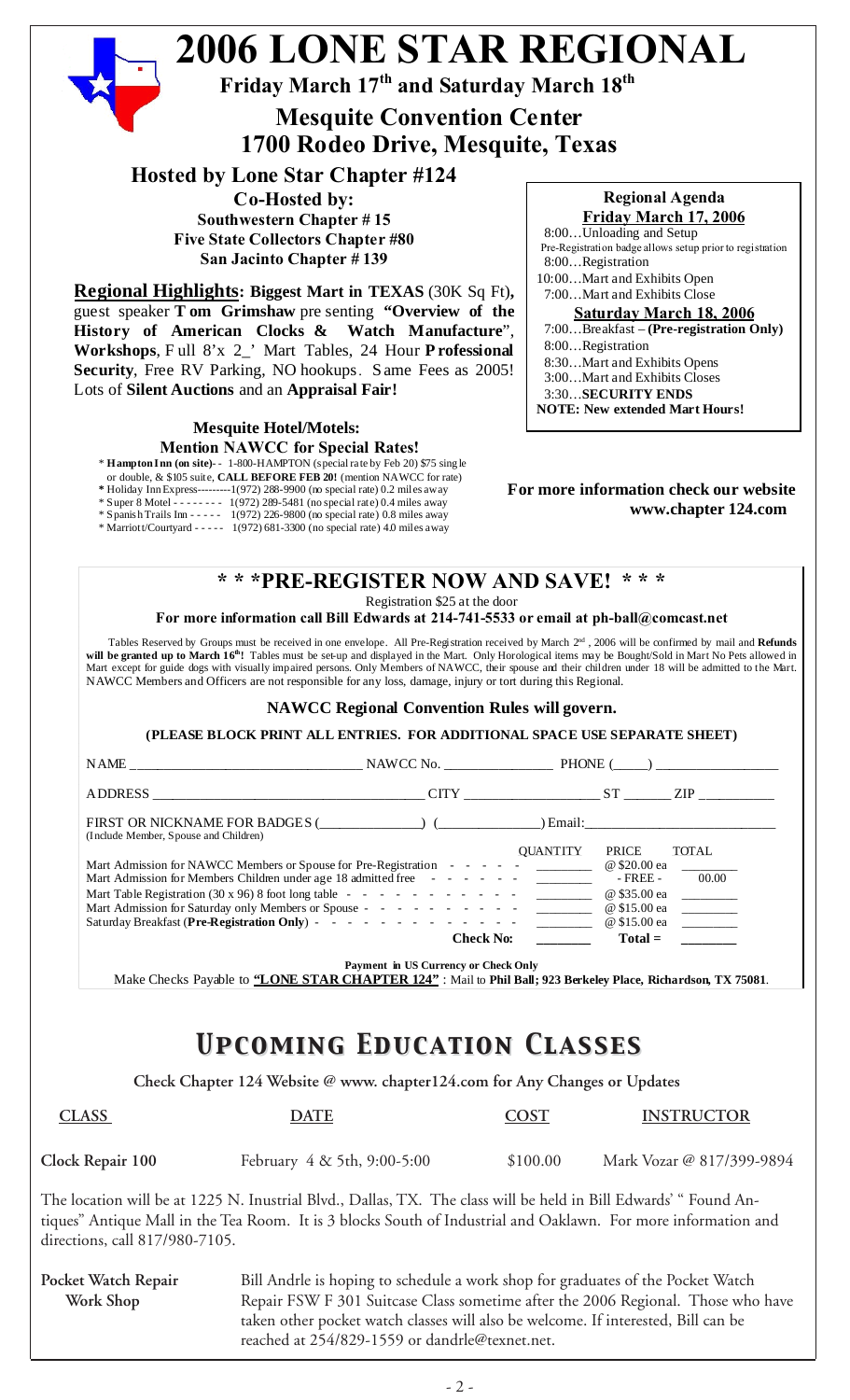| An educational group dedicated to preserving and understanding horology.                                                                                | APPLICATION/RENEWAL for LONE STAR CHAPTER 124, NAWCC                                                                                                                                                                                           |
|---------------------------------------------------------------------------------------------------------------------------------------------------------|------------------------------------------------------------------------------------------------------------------------------------------------------------------------------------------------------------------------------------------------|
| Complete & send with applicable check made payable to LONE STAR CHAPTER #124<br>to GENE MEYSENBURG GM1000@PRODIGY.NET, 11028 Creekmere, Dallas TX 75218 | $\Box$ New #124 Member<br>Dues are \$10 per year.<br>yrs @ $$10 =$<br>Renew my membership<br>Join/renew for 1 - 5 years<br>Check appropriate box:                                                                                              |
| Please PRINT:                                                                                                                                           | To join Chapter #124, you must be an NAWCC member, or have applied for NAWCC<br>membership. Have you applied for National membership, but haven't gotten a member-<br>ship number? Check here ___, [Date of your application/check to National |
| Mr__ Mrs__ Miss__ Ms__ (Please check appropriate blank.)                                                                                                |                                                                                                                                                                                                                                                |
| $NAME \_\_\_\_\_\_$ NAWCC#                                                                                                                              | the control of the control of the control of the control of                                                                                                                                                                                    |
|                                                                                                                                                         |                                                                                                                                                                                                                                                |
|                                                                                                                                                         | $CITY$ $ZIP$                                                                                                                                                                                                                                   |
| E-Mail:                                                                                                                                                 |                                                                                                                                                                                                                                                |
|                                                                                                                                                         |                                                                                                                                                                                                                                                |
| NAME<br>Who recommended you?                                                                                                                            | 12/05<br>$NAWCC \#$                                                                                                                                                                                                                            |

## IT"S MEMBERSHIP RENEWAL TIME!!!!

The Chapter Membership Year is the same as the Calendar Year. Since we are approaching the end of 2005, it is time to check the status of your membership. To do that, check the top line on the mailing label on the opposite side of this page. If it says "Exp 12/2005" then your membership expires at the end of this month, and you need to renew. If it says anything else, your membership is current for 2006. The membership fee is \$10 per year for 1 to 5 years.

On the membership renewal form on page 3, we have printed a label summarizing the information we have on our Chapter Membership database regarding you. Even if you do not have to renew your membership, we would like you to verify the information on that label. If everything is correct, and your membership is current for 2006, you need do nothing. If anything on the label is incorrect, we would appreciate it if you would make the necessary changes and return the corrected renewal form to the membership renewal chairman.

An envelope is enclosed with the Newsletter for your convenience. Again this year, Gene Meysenburg is handling our membership renewals. If you have any questions about the renewals, or about your membership, you may call Gene at 214-328-1984, or email him at gm1000@prodigy.net.

Your prompt cooperation in this renewal process helps save the Chapter postage and mailing expenses. *Please do it now!*.

## **Chapter 124 Sponsers its First NAWCC Field Suitcase Class**

Chapter 124 is very proud of its education program, but sometimes it's necessary to call on outside help. Fortunately, Lehr Dircks, a specialized suitcase instructor from Ohio, was available through the efforts of Pam Tishcler, the NAWCC Suitcase Coordinator, to come to Dallas for a four day intensive Pocket Watch course held November 3-6th. Students came from Texas, Arkansas and California.

Past Education Director Bill Andrle had responded to the requests and needs of pocket watch enthusiasts who wanted to learn more about repairing pocket watches. He wants to see a revival in watch horology at Chapter 124. There are some possibilities for some local work shops and NAWCC Field Suitcase classes in the future.

Participants in the class had a fantastic time. Lehr Dircks, who has been working on pocket watches for forty years and who was also employed at one time by the Elgin Watch Factory, was an excellent instructor. He was also able to show the students some of the tricks of the trade.

Students had such a good time that they are anxious for a more advanced class. Lehr said that this could be a possibility in the future. Meanwhile, a work shop for those who just want to work together and help each other may be a possibility after the 2006 Regional. Call Bill Andrle at 254/829-1559 for more details.



From left to right: Instructor Lehr Dircks, Pete Cronos, Jeff Waguespack, John Ackers, La Nell Stover, Dr. William Lockyer, and Clinton Kleen. Bill Andrle took the picture.



Pete Cronos, Instuctor Lehr Dircks and Clinton Kleen during one of Lehr's demonstrations.